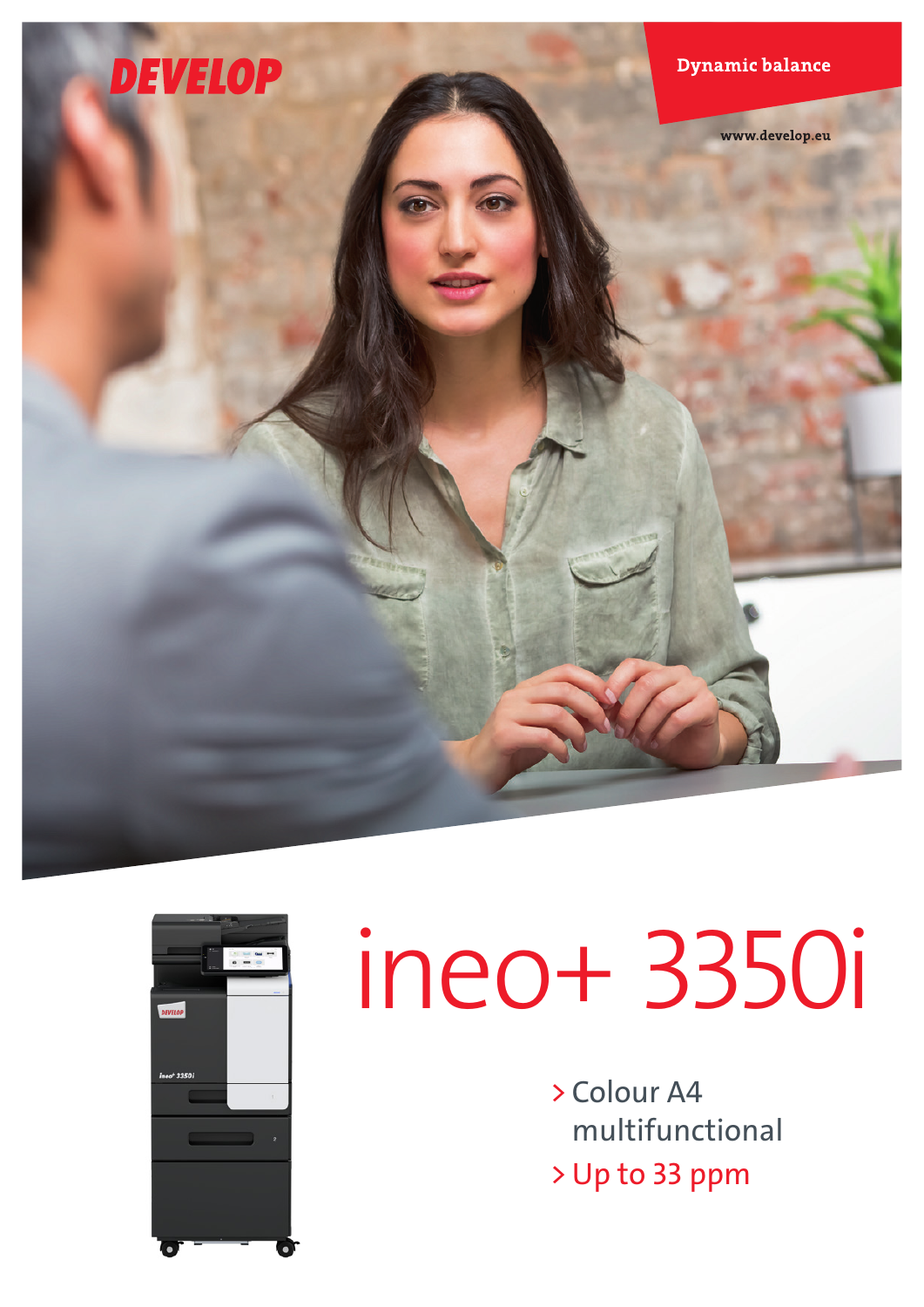### Option diagram













Height adjustment unit PF-P22

 $x<sub>2</sub>$ 

Paper tray PF-P20



# Finishing functionalities





stapling

Duplex Corner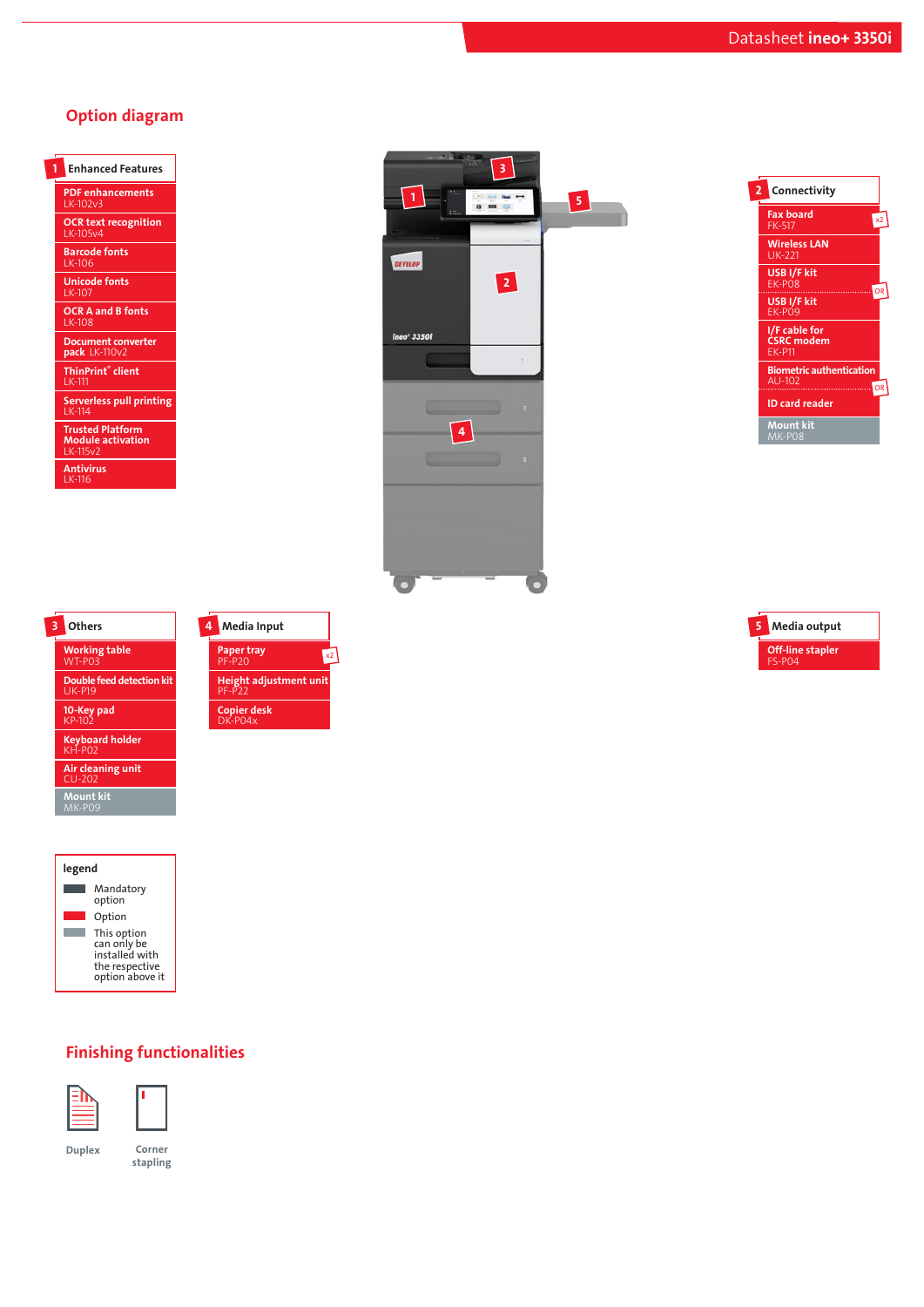# **Description**

| <b>Enhanced Features</b> |  |
|--------------------------|--|
|                          |  |

| LK-102v3 PDF Enhancements              | PDF/A (1b); PDF encryption; digital signature         |
|----------------------------------------|-------------------------------------------------------|
| LK-105v4 OCR text recognition          | Searchable PDF and PPTX                               |
| <b>LK-106 Barcode fonts</b>            | Supports native barcode printing                      |
| <b>LK-107 Unicode fonts</b>            | Supports native Unicode printing                      |
| LK-108 OCR A and B fonts               | Supports native OCR A and B font printing             |
| <b>LK-110v2</b>                        | Generates various file formats                        |
| Document converter pack                | incl. DOCX, XLSX and PDF/A                            |
| LK-111 ThinPrint® client               | Print data compression for reduced network impact     |
| <b>LK-114 Serverless Pull Printing</b> | Secure and Follow Me printing solution                |
|                                        | requiring no server application                       |
| LK-115v2 Trusted                       | Trusted Platform Module for protection of data        |
| <b>Platform Module</b>                 | encryption and decryption                             |
| <b>LK-116 Antivirus</b>                | Bitdefender <sup>®</sup> antivirus provides real time |
|                                        | scanning of all incoming and outgoing data            |
| Connectivity                           |                                                       |

| --                                                             |                                                 |  |
|----------------------------------------------------------------|-------------------------------------------------|--|
| FK-517 Fax board                                               | Super G3 fax, digital fax functionality         |  |
| <b>UK-221 Wireless LAN</b>                                     | Wireless LAN and wireless LAN Access Point Mode |  |
| EK-PO8 USB I/F kit                                             | USB keyboard connection                         |  |
| EK-PO9 USB I/F kit                                             | USB keyboard connection; Bluetooth              |  |
| EK-P11 I/F cable for CSRC modem GPRS modem connection for CSRC |                                                 |  |
| AU-102 Biometric authenticaton Finger vein scanner             |                                                 |  |
| <b>ID</b> card reader                                          | Various ID card technologies                    |  |
| <b>MK-P08 Mount kit</b>                                        | Installation kit for ID card reader             |  |
|                                                                |                                                 |  |

| Others                        |                                                   |
|-------------------------------|---------------------------------------------------|
| <b>WT-P03 Working table</b>   | Authentication device placement                   |
| UK-P19 Double feed            | Multi-feed detector to reduce errors              |
| detection kit                 | and paper jams                                    |
| KP-102 10-Key pad             | For use instead of touchscreen                    |
| KH-P02 Keyboard holder        | To place USB keyboard                             |
| CU-202 Air cleaning unit      | Improving indoor air quality by reduced emissions |
| MK-P09 Mount kit              | Installation kit for Air cleaning unit            |
| Media Input                   |                                                   |
| PF-P20 Paper tray             | 500 sheets, A4, 60-90 g/m <sup>2</sup>            |
| PF-P22 Height adjustment unit | To achieve comfortable height for operation       |
| DK-P04x Copier desk           | Provides storage space for print media            |
|                               | and other materials                               |
| Media output                  |                                                   |
| FS-P04 Off-line stapler       | 20-sheet off-line stapling                        |

# Technical specifications

#### system specifications

| Panel size/resolution                 | 10.1" / 1024 x 600                                          |
|---------------------------------------|-------------------------------------------------------------|
| System memory (standard/max) 5,120 MB |                                                             |
| System hard drive                     | 256 GB SSD (standard)                                       |
| Interface                             | 10/100/1,000-Base-T Ethernet; USB 2.0;                      |
|                                       | Wi-Fi 802.11 b/g/n (optional)                               |
| Network protocols                     | TCP/IP (IPv4/IPv6); SMB; LPD; IPP; SNMP;                    |
|                                       | HTTP(S); AppleTalk; Bonjour                                 |
| Automatic document feeder             | Up to 80 originals; A5-A4; 50-128 g/m <sup>2</sup> ;        |
| (standard)                            | Dualscan ADF                                                |
| Paper input capacity                  | 600 sheets / 1,600 sheets                                   |
| (standard/max)                        |                                                             |
| Paper tray input (standard)           | 1x 500 sheets; A6-A4; custom sizes; 60-210 g/m <sup>2</sup> |
| Paper tray input (optional)           | 1x 500 sheets; A4 ; 60-90 g/m <sup>2</sup>                  |
|                                       | 1x 500 sheets; A4 ; 60-90 g/m <sup>2</sup>                  |
| Manual bypass                         | 100 sheets; A6-A4; Custom sizes; 60-210 g/m <sup>2</sup>    |
| <b>Automatic duplexing</b>            | A4; 60-210 g/m <sup>2</sup>                                 |
| Finishing modes (optional)            | Group; Sort; Staple (offline)                               |
| Output capacity (standard)            | Max. 250 sheets                                             |
| Copy/print volume (monthly)           | Rec. 6,500 pages; Max. <sup>1</sup> 96,000 pages            |
| <b>Toner lifetime</b>                 | Black up to 13,000 pages                                    |
|                                       | CMY up to 9,000 pages                                       |
| Imaging unit lifetime                 | Black up to 159,000 pages (imaging unit)                    |
|                                       | CMY up to 55,000 pages (imaging unit)                       |
| Power consumption                     | 220-240 V / 50/60 Hz; Less than 1.45 kW                     |
| System dimension (W x D x H)          | 420 x 528 x 572 mm (without options)                        |
| System weight                         | Approx. 39.0 kg (without options)                           |

#### printer specifications

| <b>Print resolution</b>       | 1,800 (equivalent) x 600 dpi; 1200 x 1200 dpi        |
|-------------------------------|------------------------------------------------------|
| Page description language     | PCL 6 (XL3.0); PCL 5c; PostScript 3 (CPSI 3016); XPS |
| <b>Operating System</b>       | Windows 7 (32/64); Windows 8/8.1 (32/64);            |
|                               | Windows 10 (32/64); Windows Server 2008 (32/64);     |
|                               | Windows Server 2008 R2; Windows Server 2012;         |
|                               | Windows Server 2012 R2; Windows Server 2016;         |
|                               | Windows Server 2019; Macintosh OS X 10.10 or later;  |
|                               | Unix; Linux; Citrix                                  |
| <b>Printer fonts</b>          | 80 PCL Latin; 137 PostScript 3 Emulation Latin       |
| Mobile printing               | AirPrint (iOS); Mopria (Android);                    |
|                               | ineoPRINT (iOS/Android/Windows 10 Mobile);           |
|                               | Mobile Authentication and Pairing (iOS/Android)      |
|                               | Optional: Google Cloud Print; WiFi Direct            |
|                               |                                                      |
| <b>SCANNER SPECIFICATIONS</b> |                                                      |
| Scan speed (mono/colour)      | Up to 45/45 ipm in simplex                           |
|                               | Up to 90/90 ipm in duplex                            |
| Scan modes                    | Scan-to-eMail (Scan-to-Me); Scan-to-SMB              |
|                               |                                                      |
|                               |                                                      |

|                          | Scan-to-USB; Scan-to-WebDAV; Scan-to-URL;         |
|--------------------------|---------------------------------------------------|
|                          | <b>TWAIN scan</b>                                 |
| <b>File formats</b>      | JPEG; TIFF; PDF; Compact PDF; Encrypted PDF; XPS; |
|                          | Compact XPS; PPTX // Optional: Searchable PDF;    |
|                          | PDF/A 1a and 1b; Searchable DOCX/PPTX/XLSX        |
| <b>Scan destinations</b> | 2,100 (single + group); LDAP support              |